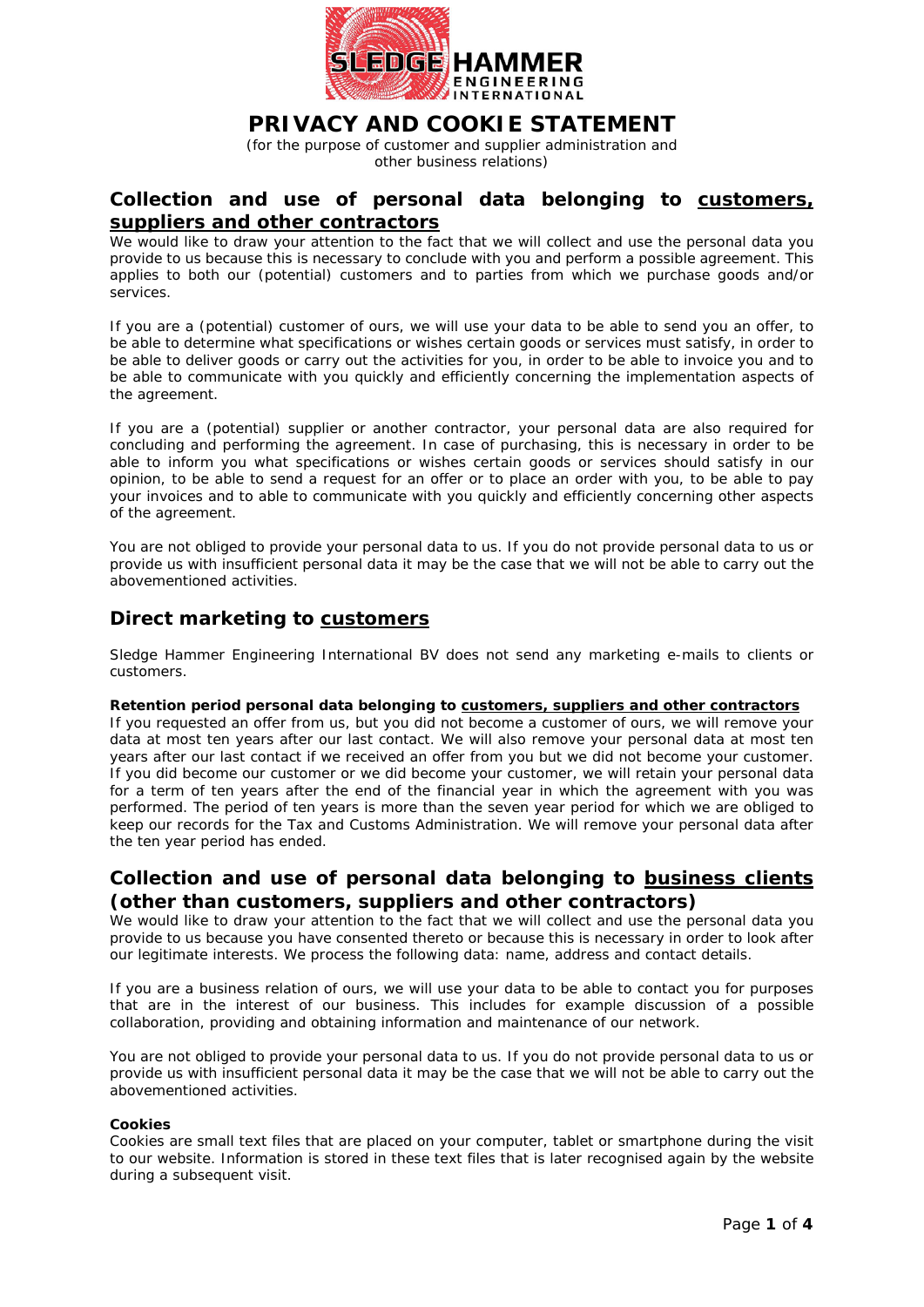

Our website uses analytical cookies. Analytical cookies allow us to see what pages are visited and what sections of our website receive clicks. We use Google Analytics for this purpose. The information collected by Google in this way is anonymised as much as possible.

#### **Transfer to third parties**

In connection with the performance of a possible agreement with you it may be necessary to provide your personal data to parties that supply parts, materials or products to us or who perform activities on our instructions. We furthermore make use of external server space for the storage of (parts of) our sales and purchasing records and our records of business relations. Your personal data are part of these records. Therefore your personal data are provided to the service space provider. We also use Microsoft Office and the related storage facilities for e-mails and other files.

#### **Your rights**

You have the right to request to inspect your own personal data. If there is reason to do so, you may also request us to supplement your personal data or to correct inaccuracies. You also have the right to request that your personal data be deleted or that the use of your personal data be limited. You can also submit an objection to the collection and use of your personal data to us or submit a complaint to the Dutch Data Protection Authority. And finally, you have the right to request to obtain your personal data or that they are transferred to another party. In order to be able to exercise your rights, you can apply to: (Ms. Schipper, P.O. Box 234, 2980 AE Ridderkerk, The Netherlands, T: +31(0)180413728, E.: [info@sledgehammer.nl\)](mailto:info@sledgehammer.nl). Naturally you can contact us if you have questions or require further data concerning the collection and use of your personal data.

**Date published Privacy Statement: 20th of July 2018**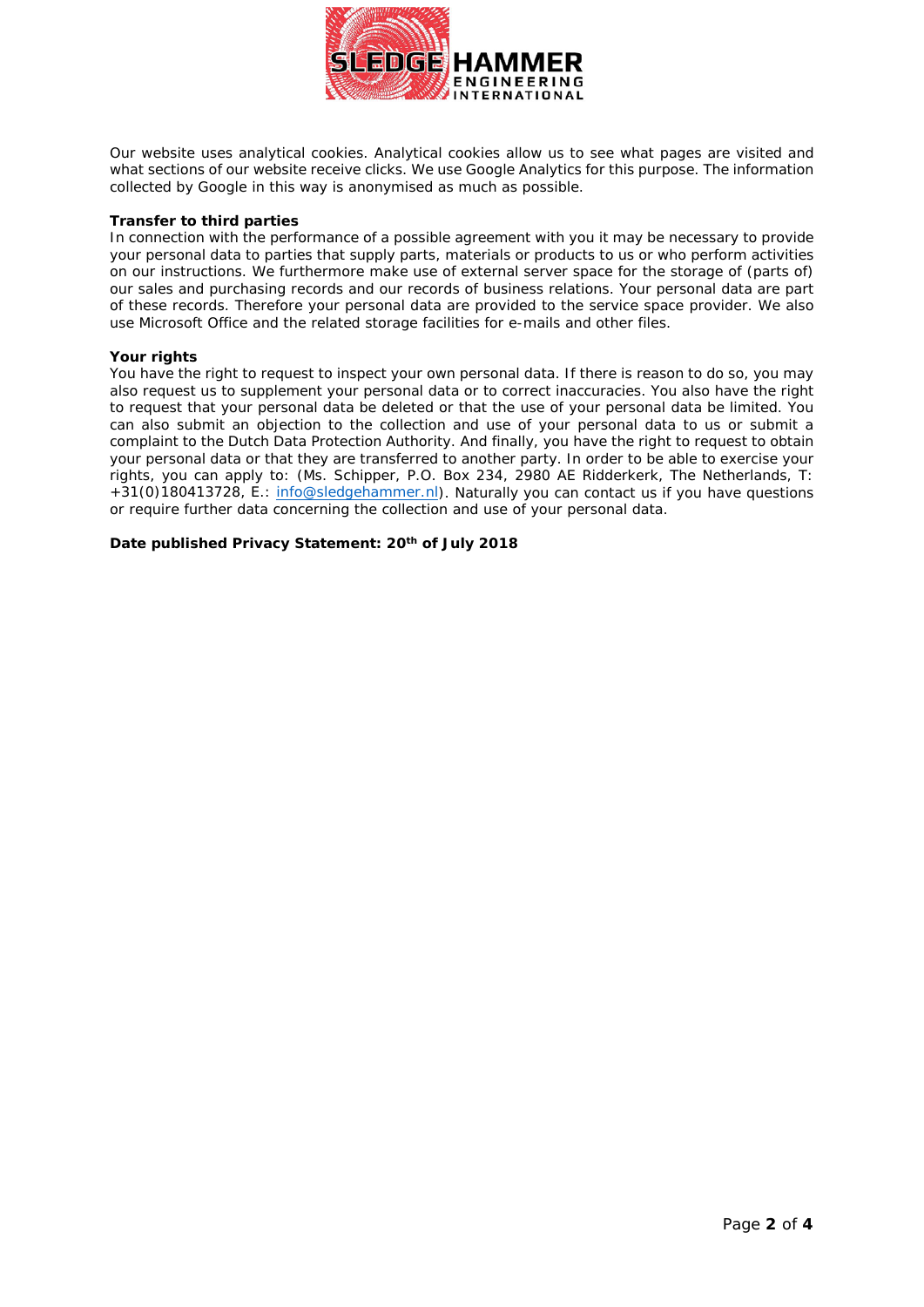

# **PRIVACY STATEMENT (for the purpose of personnel and payroll administration)**

**Sledge Hammer Engineering International BV, Attn.: Privacy Officer Address: Ringdijk 486, 2983 GS Ridderkerk, The Netherlands T.: +31(0)180413728 E.: [info@sledgehammer.nl](mailto:info@sledgehammer.nl)**

### **Collection and use of personal data belonging to job applicants, temporary employees/payroll employees, trainees and employees**

We would like to draw your attention to the fact that we will collect and use the personal data you provide to us because this is necessary for following the selection procedure or to (possibly) conclude with you and perform an employment contract / traineeship agreement / temporary employment contract. In addition, certain personal data are required for compliance with and implementation of the provisions of the CLA that applies to us. We also collect and use your personal data to be able to comply with certain statutory obligations. These statutory obligations are related for example to the determination and payability of taxes and employee contributions.

This necessity means that you are obliged to provide to us the personal data required for this purpose. If you do not provide us with personal data or provide us with insufficient personal data, we may not be able to go through a selection procedure with you, (possibly) conclude and implement an employment contract / traineeship agreement / temporary employment contract with you or comply with our statutory obligations.

If you are an employee, a payroll employee or a trainee, we will use your data for drawing up, performing and terminating the employment contract or the traineeship agreement or the employment relationship. This includes among other things:

- a) the handling by human resources;
- b) determination and payment of salary, allowances and other amounts; and
- c) determination and payment of any taxes, contributions and other tax obligations for your benefit as an employee or trainee.

If you are a job applicant, we will use your personal data to be able to communicate with you about the progress of the selection procedure, the assessment of your suitability for a position that is or may become vacant and the possible settlement of the expenses incurred by you.

If you are a temporary worker, we will use the data we obtain from the temporary employment agency for the assessment of your suitability for a position that is or may become vacant and for the performance of the temporary employment contract.

### **Transfer to third parties**

It is possible that we transfer your personal data to other parties. These other parties may be government bodies, but also parties that carry out activities on our instructions or parties to which we are obliged to provide data in connection with the (performance of the) employment contract. It concerns the following parties;

- $\triangleright$  the Tax and Customs Administration:
- $\triangleright$  the Employee Insurance Agency (UWV):
- $\triangleright$  our occupational health and safety service/company doctor;
- $\triangleright$  the Social Affairs and Employment Inspectorate;
- $\triangleright$  the Pension Fund;
- $\triangleright$  the lease company;
- $\triangleright$  the sick leave insurer;
- our accountant/bookkeeper/payroll administrator;
- $\triangleright$  harbour terminals where projects are taking place in order to provide terminal/ job access

The provision of your personal data to another party is sometimes necessary in order to be able to comply with the law, as is the case when transferring to the Tax and Customs Administration, UWV, the occupational health and safety service/company doctor, the (mandatory) Pension Fund and the Social Affairs and Employment Inspectorate.

In other cases, transfer is necessary to be able to perform the employment contract with you, in the case of transfer to the lease company, for example. We have a legitimate interest in